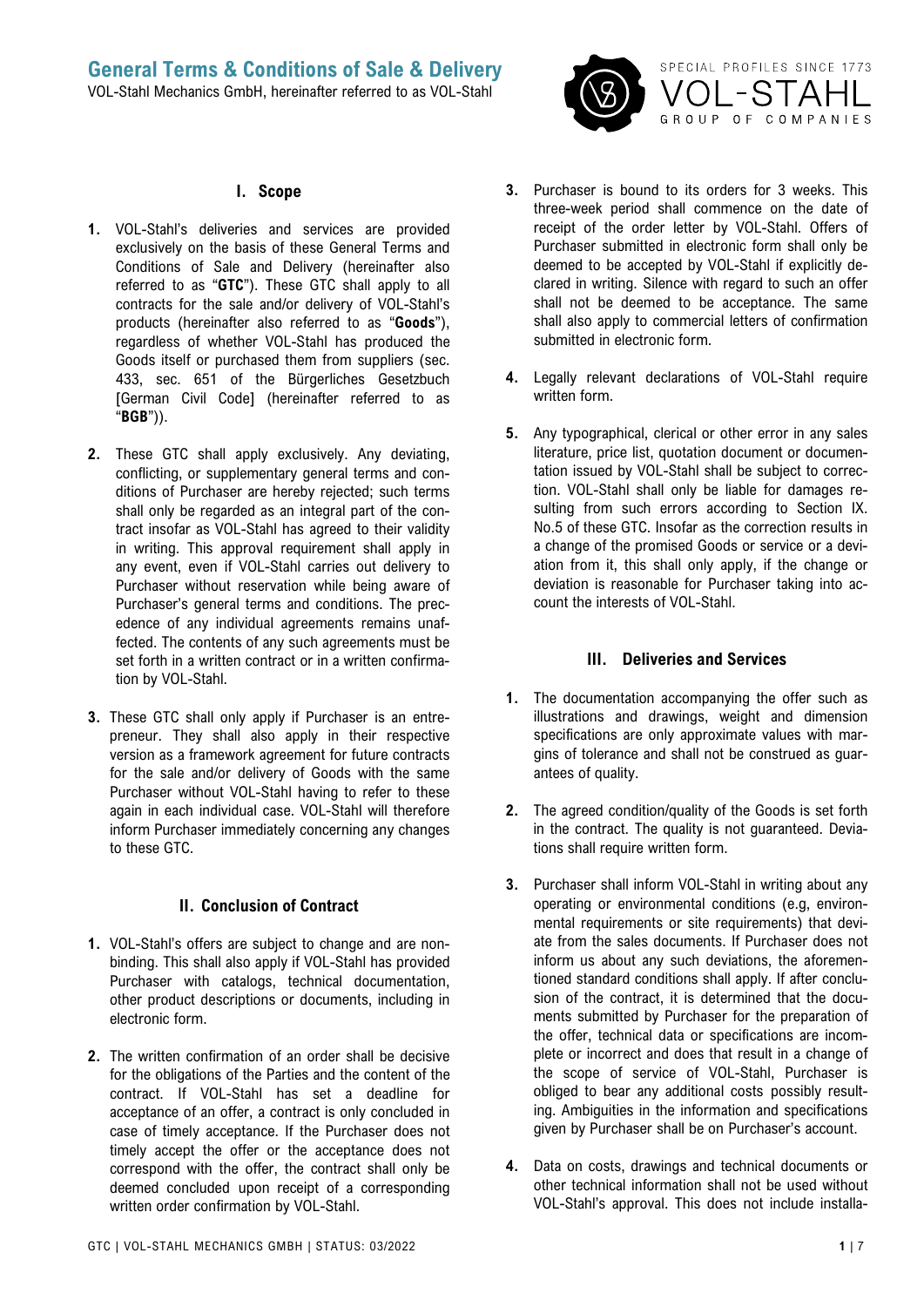tion, commissioning, use and maintenance of the Goods. These documents or information shall not be copied, reproduced and handed over to a third party or made known to a third party. VOL-Stahl reserves ownership and copyrights to all such documents.

**5.** VOL-Stahl is entitled to carry out constructive alterations as part of the ongoing development of the Goods and its purchase policy decisions, provided the alteration or deviation is reasonable for Purchaser taking into account the interests of VOL-Stahl.

# **IV. Prices and Payment**

- **1.** Unless otherwise agreed, the prices for the Goods shall be ex works, not including value-added tax, including loading in the factory, however, excluding packaging. VOL-Stahl is entitled to increase the contractually agreed price up to the level of the sales price of VOL-Stahl applicable at the time of delivery, if Goods are to be delivered four months or later after conclusion of the contract, Goods are to be delivered in the course of a continuing obligation or there is a corresponding change in production costs, costs in raw materials or market prices between conclusion of the contract and the delivery date. This does not apply if there are six weeks or less between the conclusion of the contract and the contractual delivery date. Upon demand, any such price increase will be documented by VOL-Stahl to Purchaser. In such an event, Purchaser is only entitled to withdraw from the contact if the price increase is 15% or more of the net purchase price.
- **2.** In addition, we reserve the right to increase prices accordingly if force majeure leads to an increase in production costs after conclusion of the contract. Events of force majeure within the meaning of these General Terms and Conditions shall be all unforeseeable circumstances whose origin lies outside our sphere of influence. This may include, for example, war or war-like conditions, boycott, strike, riot, sabotage, pandemic / epidemic, fire, power failure, lawful lockout, disruptions in the EDP, cessation or restriction of production or other restrictive measures of any kind by governments and / or authorities, blockage or other hindrance in the transport, disruptions or impediments in the supply of raw materials or products to an existing or prospective source of supply, determination of a supply crisis by the International Energy Agency, and allocation and consumption restriction measures voluntarily taken or imposed in connection with the implementation of the International Energy Program or the Energy Security Act or related regulations. We also reserve the right to a corresponding price increase in the event of untimely delivery from suppliers for which we are not responsible, if we have concluded a congruent hedging transaction. We also reserve the right to increase our

prices accordingly if, in order to maintain delivery without any legal claim on the part of the purchaser we make use of sources of supply not previously used or not used to this extent and this leads to an increase in the prime costs. Within one week after notification of the price increase, the customer may reject the price increase; we may then terminate or withdraw from the contract with immediate effect.

- **3.** Maturity
	- a. If no special agreements have been made, the price is to be paid on presentation of the invoice in cash without any deductions. Purchaser is only entitled to deduct a discount upon express written agreement on the discount between the Parties.
	- b. Payments are to be made within 14 days of receipt of the invoice in each case. If there is an agreement that the Goods are to be released for shipping by Purchaser within a certain period of time after having notified Purchaser that the Goods are ready for shipping (retrieval), VOL-Stahl is entitled to invoice for the Goods from the point at which the Goods are ready for shipping; in this case the purchase price is due 30 days after the invoice date.
	- c. The costs of discounting and collection, especially of bills of exchange and cheques, are to be borne by Purchaser.
	- d. If the payment term is exceeded, interest is calculated at the currently valid statutory default interest rate. VOL-Stahl reserves the right to make further claims for damages caused by the delay.
- **4.** Retention and set-off due to disputed claims or counterclaims not legally established on part of Purchaser shall be excluded.
- **5.** VOL-Stahl is entitled to withdraw from the contract following expiry of a reasonable period set by VOL-Stahl in writing if Purchaser does not make agreed advance payments in time or seriously and finally refuses to accept the Goods ordered. In case of a withdrawal, VOL-Stahl is also entitled to request compensation including loss of profit of at least 20% of the purchase price unless Purchaser proves lesser damage. Assertion of claims of concrete higher damages by VOL-Stahl shall remain unaffected.
- **6.** In case of default of payment indicating a deterioration in the financial position of Purchaser, VOL-Stahl is also entitled to withdraw from the contract without being required to set a corresponding deadline.
- **7.** Payment of VAT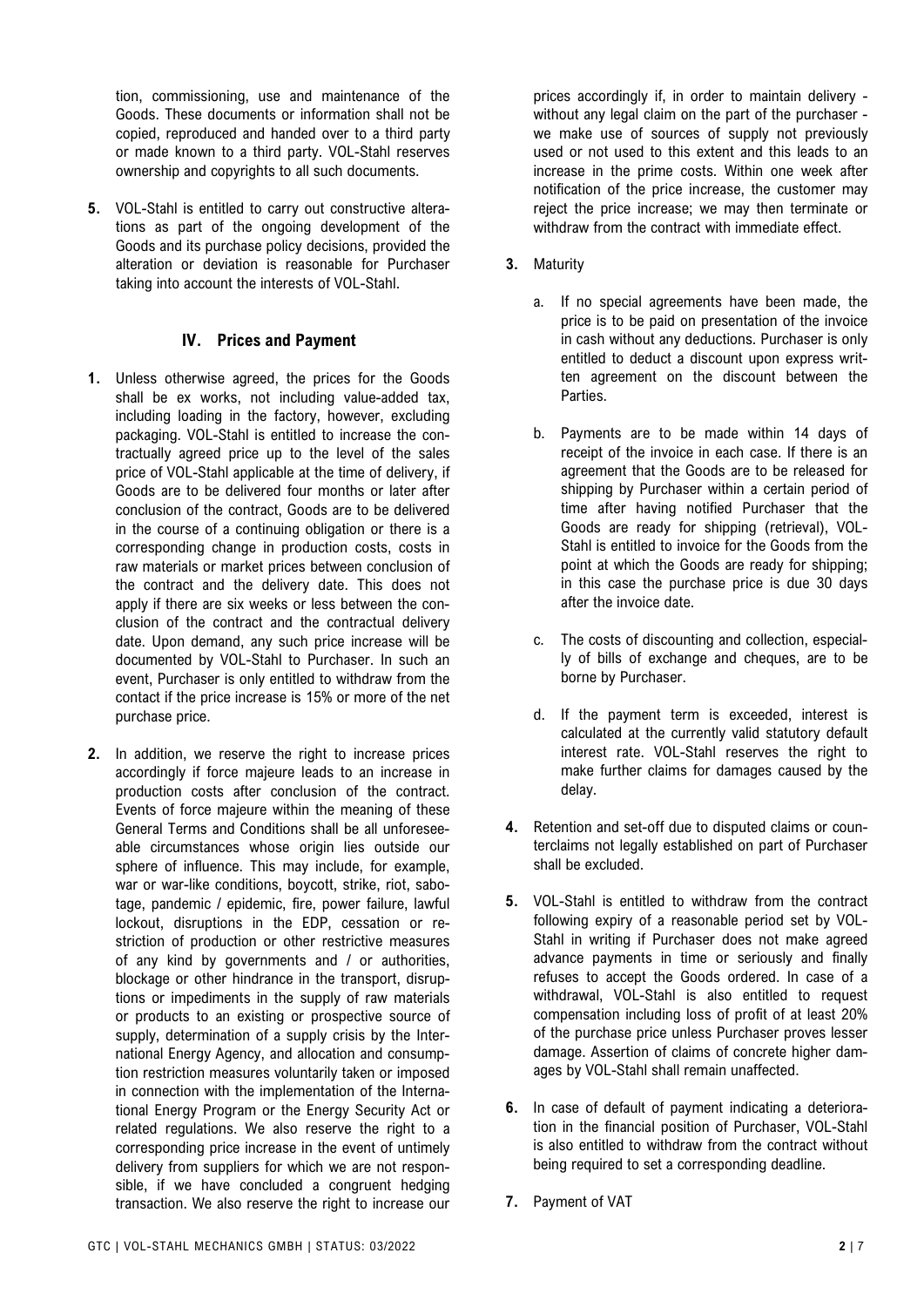Payment of VAT is based on the respective applicable law on VAT. In case of cross-border delivery, VOL-Stahl will make use of existing possibilities of tax exemption. In case of cross-border delivery within the EU, Purchaser shall immediately provide the relevant VAT identification number to VOL-Stahl. Purchaser shall also provide evidence to the extent necessary for the attainment of tax exemption in accordance with German or foreign VAT law. German or foreign VAT to be paid by VOL-Stahl will be invoiced in addition to the net price and is to be paid by Purchaser. If VAT accrues as a result of payments which are made before delivery (performance), the VAT will be invoiced separately. VAT falls due at the same time as the net price and must be paid at this point.

**8.** Securities

VOL-Stahl is entitled to securities of common type and scope for its claims, even if they are conditional or temporary.

# **V. Delivery Time**

- **1.** The delivery period shall commence with the dispatch of the order confirmation, however not before receipt of all of the documents to be provided by Purchaser and clarification of all technical details, and not before receipt of the agreed advance payment.
- **2.** The delivery period shall be deemed to have been met if, by expiry of this period, the Goods are available for collection at the delivery plant or notice of readiness for dispatch has been given. Compliance with the delivery period is contingent upon the Purchaser fulfilling all contractual obligations and cooperation obligations.
- **3.** VOL-Stahl shall not be liable for impossibility of delivery or for delays in delivery for which it is not responsible and insofar as these are caused (i) by force majeure (see section IV. 2. above) or (ii) by the failure of suppliers to deliver on time if we have concluded a congruent hedging transaction or (iii) by other events which were not foreseeable at the time. If an event referred to in the preceding sentence makes the delivery or service substantially more difficult or impossible for VOL-Stahl and the impediment is not only of temporary duration, VOL-Stahl shall be entitled to withdraw from the contract; we shall immediately refund any consideration already rendered by the customer. In the event of hindrances of temporary duration, delivery or performance periods shall be extended or postponed by the period of the hindrance plus a reasonable start-up period; in this case VOL-Stahl shall inform the customer thereof without delay and at the same time inform him of the expected new delivery period. If the customer cannot reasonably be expected to accept the delivery or

service as a result of the delay, he may withdraw from the contract by immediate written declaration to the seller.

- **4.** VOL-Stahl shall be entitled to make partial deliveries if
	- the partial delivery can be used by the customer within the scope of the contractual purpose,
	- the delivery of the remaining ordered goods is ensured, and
	- the customer does not incur significant additional expenses or costs (unless VOL-Stahl has already agreed to bear these costs).
- **5.** Should dispatch be delayed upon request of Purchaser, VOL-Stahl is entitled to charge Purchaser – commencing one month after notification of readiness for dispatch – the costs incurred for the storage for each month started, in case of storage at VOL-Stahl's plant at least 0.5% of the invoice amount. VOL-Stahl expressly reserves the right to claim for higher storage costs. Purchaser is permitted to prove lower costs for the storage of the Goods.

# **VI. Delivery, Transfer of Risk**

- **1.** Delivery is ex works, affected either by collection or dispatch. If Purchaser or a representative of Purchaser did not collect the Goods at the scheduled date, which shall be communicated by VOL-Stahl at least one week before the scheduled date, VOL-Stahl is authorized to ship the Goods to Purchaser at its expense and risk or store the Goods at Purchaser's costs and risk at its reasonable discretion, take all measures deemed appropriate to maintain the Goods and invoice the Goods as if being delivered. The same applies if Goods that are reported as ready for dispatch are not retrieved within 4 days. Statutory provisions on default of acceptance remain unaffected.
- **2.** In case of collection and shipping, the risk transfers to Purchaser as soon as the Goods have been transferred from VOL-Stahl to Purchaser or its representative or the transport company or the carrier.
- **3.** If shipping is delayed as a result of circumstances for which Purchaser is responsible, the risk shall pass to Purchaser on the day of notification of readiness for dispatch. The risk shall also pass to Purchaser with dispatch of the notification of readiness for dispatch, if partial deliveries are made or if VOL-Stahl has to render other services (e.g. shipping, transportation, setup, assembly or training). Dispatch is generally done at the expense of Purchaser. Purchaser also bears the risk if Purchaser is delayed in accepting the Goods.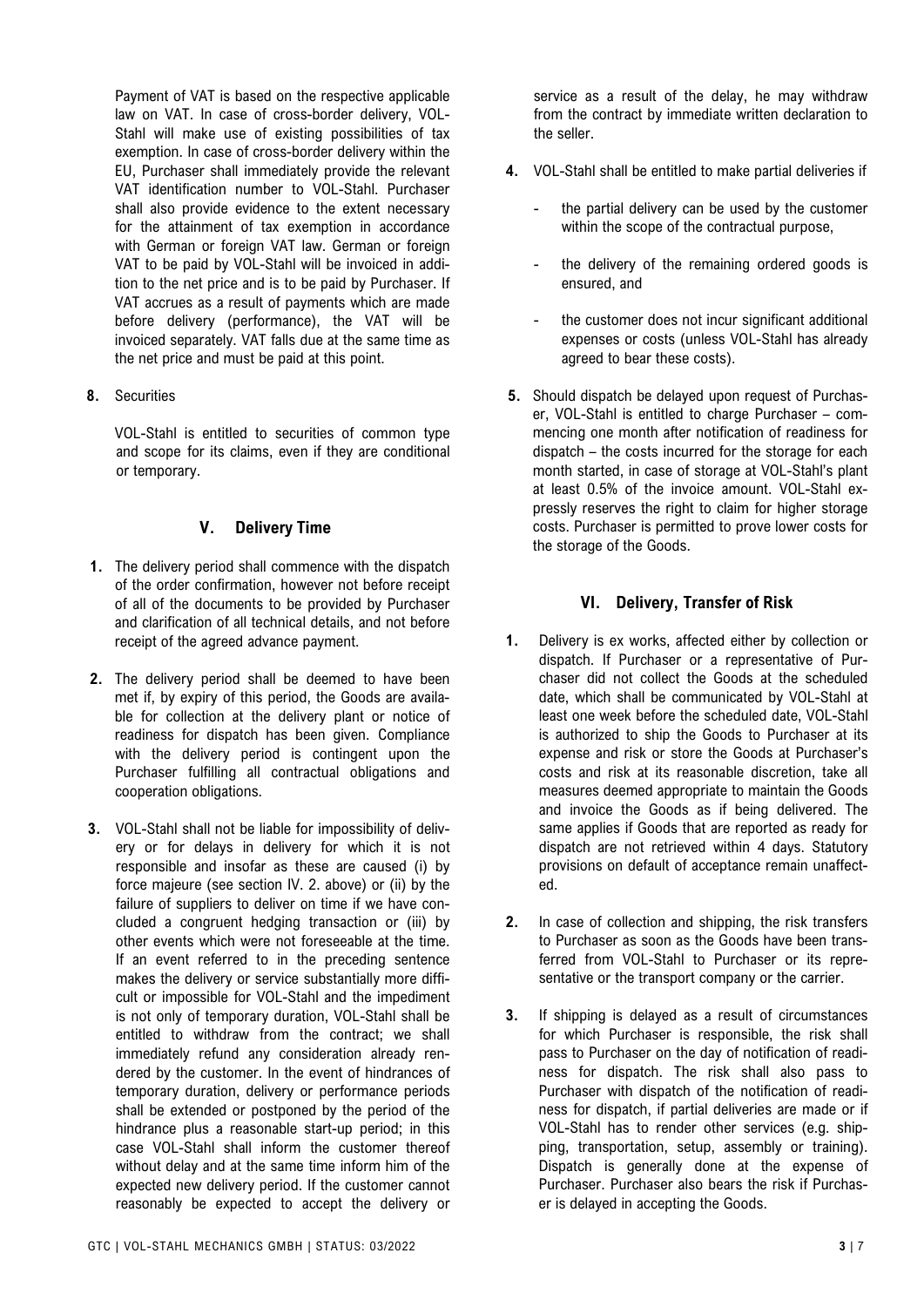- **4.** If Goods delivered contain defects, Purchaser must accept these Goods without prejudice to the rights under Sections VIII. and IX. of these GTC provided the defects are not significant.
- **5.** In the event of damage in transit, Purchaser must immediately arrange for the damage to be assessed (fact finding) by the responsible agencies.

## **VII. Retention of Title**

- **1.** VOL-Stahl retains title to the Goods until full receipt from Purchaser of all payments due from the business relationship (hereinafter also referred to as "**Conditional Goods**"). In case of payment agreed as cheque-draft-procedures, retention of title also covers the cashing of the draft accepted by VOL-Stahl by Purchaser and shall not expire due to crediting of the cheque received by VOL-Stahl. The retention of title remains in place until all claims have been included in a current invoice, the account balance has been drawn and acknowledged and the account is settled by Purchaser.
- **2.** Purchaser is not entitled to pledge the Conditional Goods or transfer ownership thereof as security. Purchaser shall notify VOL-Stahl immediately of any attachments, seizures or other dispositions made by third parties. The costs of cancellation of such measures shall be borne by Purchaser.
- **3.** Purchaser shall treat the Conditional Goods with care. VOL-Stahl has the right to insure the Conditional Goods against theft, machine breakage, water, fire and other damages unless Purchaser can proof that it has obtained insurance itself.
- **4.** Purchaser is entitled to resell the Conditional Goods under retention of title in the ordinary course of business or leave the Conditional Goods to a third party for use (against payment). Purchaser hereby now already assigns to VOL-Stahl all claims against its customers or third parties resulting from the resale or the transfer for use in the amount of the invoice value of the first sale of the Conditional Goods plus 20%, irrespective of whether the Conditional Goods are passed over before or after processing and without the need of an express declaration of assignment for each individual sale. Purchaser shall remain authorized to collect receivables even after this assignment. VOL-Stahl's authority to collect these payment claims itself shall not be affected thereby. However, VOL-Stahl will only assert the payment claims itself if Purchaser does not properly fulfill its payment obligations or if an application for the initiation of insolvency proceedings has been filed against Purchaser. Following any

delay in payment by Purchaser, VOL-Stahl is entitled to request payment of the amounts payable to VOL-Stahl into a trust account designated by VOL-Stahl. VOL-Stahl may also request Purchaser's debtors to make payments to VOL-Stahl and – to this end – may request Purchaser to inform VOL-Stahl of the debtors of the assigned claims and to disclose said assignment to these debtors.

- **5.** In case of processing, combination, intermingling or mixing of the Conditional Goods with other goods not belonging to VOL-Stahl by Purchaser, VOL-Stahl shall acquire co-ownership of the new product in relation of the value of the Conditional Goods to the value of the other goods used at the time of processing. What applies to the Conditional Goods also applies to the new goods created by processing. The newly created goods are deemed Conditional Goods within the meaning of these GTC.
- **6.** If Purchaser acts contrary to the contract, in particular if Purchaser is in default of payment, VOL-Stahl is entitled, after prior warning, to take back the Conditional Goods and Purchaser shall be obligated to return the Goods without the taking back constituting withdrawal from the contract. In this case the delivery period is suspended. VOL-Stahl reserves the right – after removal of the obstacle or providing security – to deliver Goods to Purchaser applying the initially agreed delivery period.
- **7.** Upon Purchaser's request, VOL-Stahl shall be obligated to release any securities to which VOL-Stahl is entitled, insofar as their marketable value exceeds the value of the secured claims by more than 20%.

# **VIII. Liability for Material Defects, Expiration of Warranty**

**1.** Material Defects

The Goods shall be deemed to be in conformity with the contract if – at the time of transfer of the risk – the Goods do not deviate or only slightly deviate from the agreed specifications; conformity with the contract and absence of defects are determined exclusively in accordance with the express agreements on quality and quantity of the Goods ordered. A warranty for a specific intended purpose or fitness for a specific use shall be given only if explicitly agreed; otherwise, the risk for fitness for a specific purpose or a specific use shall be the sole responsibility of Purchaser. VOL-Stahl shall not be liable for deterioration or loss or improper treatment of the Goods after the transfer of risk.

Unless not otherwise explicitly agreed upon in writing, the content of any agreed specification and any agreed purpose shall not constitute a guarantee;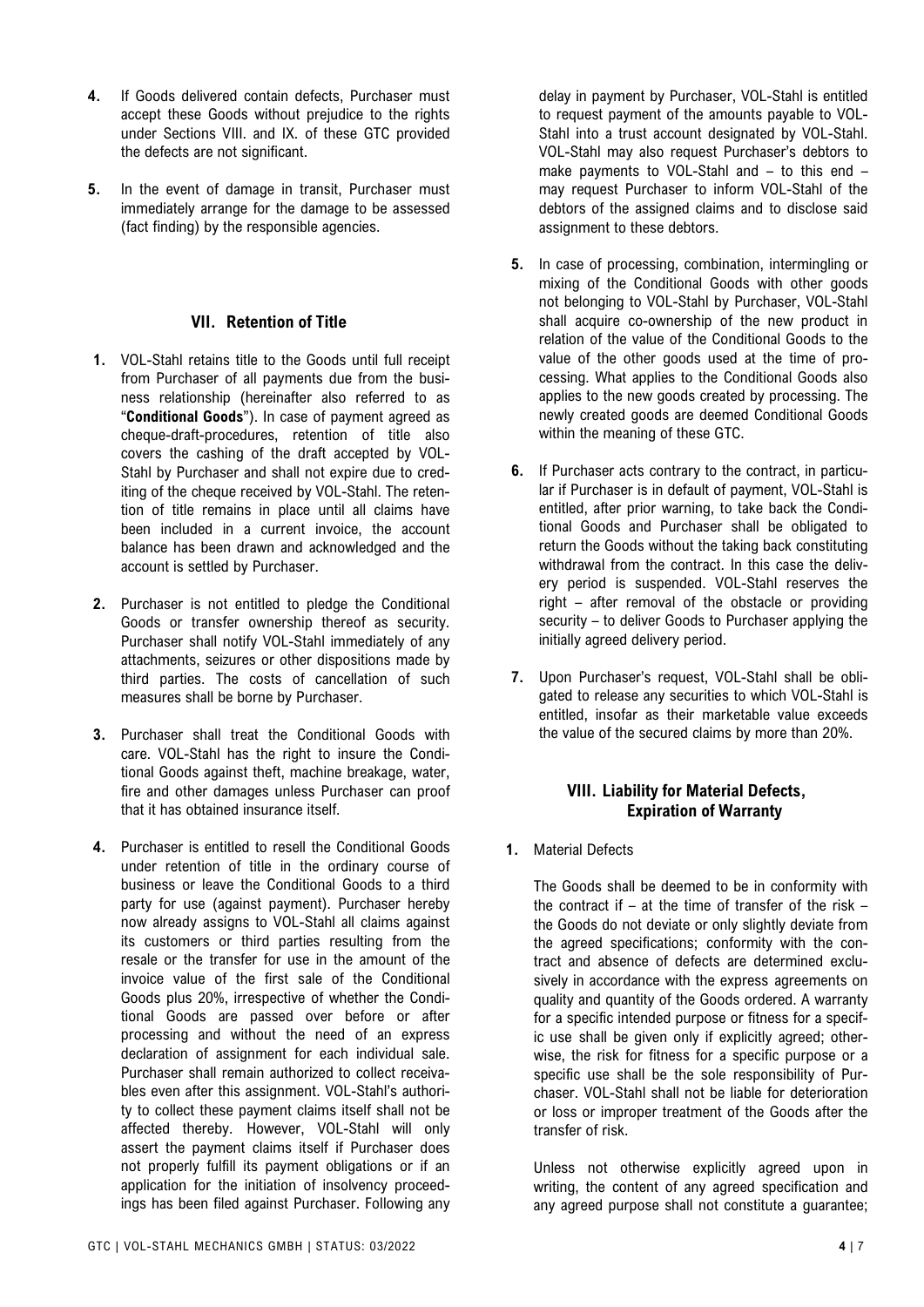any assumption of a guarantee shall require a written agreement of such.

**2.** Obligation to Inspect

Purchaser shall inspect the Goods immediately upon receipt. Claims based on defects are available only if written notice of defects capable of detection by due inspection has been given without undue delay; Purchaser shall notify VOL-Stahl of any hidden defects without undue delay after they have been discovered. After carrying out an agreed acceptance, claims for defects that could have been detected during this acceptance inspection are excluded.

In case of complaint Purchaser shall, without undue delay, give VOL-Stahl the opportunity to inspect the rejected Goods; upon request, the rejected goods or a sample of the same shall be made available to VOL-Stahl at VOL-Stahl's cost. If complaints are unjustified, VOL-Stahl reserves the right to charge the Purchaser for the freight and handling costs as well as the inspection expenses.

**3.** Supplementary Performance

In case of defect, VOL-Stahl will at its choice render supplementary performance either by replacement delivery or remedying the defect taking into account Purchaser's interest.

**4.** Warranty Period

In case of defective delivery, the warranty period shall end one year after delivery. If collection or shipping is delayed without VOL-Stahl being at fault, warranty shall expire at the latest 12 months after transfer of the risk.

The statutory limitation periods for goods that in accordance with their normal use were used for a building structure and which caused defectiveness of such a structure remain unaffected.

**5.** Right of Recourse

Purchaser's right of recourse against VOL-Stahl pursuant to sec. 478 BGB shall be limited to the statutory scope of third-party claims for defects against Purchaser and shall be conditional upon the Purchaser meeting his obligation to notify defects to us pursuant to sec. 377 of the Handelsgesetzbuch (German Commercial Code).

**6.** Remediation of Defect/Replacement Delivery

If a defect is remedied or a delivered item replaced by VOL-Stahl, the warranty period does not start running anew; the original warranty period remains definitive. However, the warranty period shall extend by the duration of the business interruption caused by remedying the defect or the replacement delivery.

**7.** Contractual Ancillary Obligations

If through the fault of VOL-Stahl, the delivered item cannot be used by Purchaser as a result of VOL-Stahl's omitted or incorrect advice before or after the conclusion of the contract or as a result of breach of other contractual ancillary obligations, particularly instructions for use and maintenance of the Goods, Sections VIII. and IX. of these GTC shall apply.

**8.** Limitation of Liability

VOL-Stahl shall not be liable, if a carefully chosen auxiliary person breaches a significant contractual obligation through slight negligence.

Explicitly excluded shall be the warranty for material defects caused by

- violent impact, use of force, vandalism and theft
- parts not delivered and components not installed by VOL-Stahl
- repairs by staff not authorized and trained by VOL-Stahl
- non-intended use
- use of oils and equipment of unsuitable specifications
- technology specified by Purchaser and its procedures and processes
- construction and manufacturing documents specified by Purchaser
- material specifications specified by Purchaser
- excess temperature and its after-effects
- incorrectly or defectively constructed plant components
- supplied and used delivery items as well as wear parts
- operating errors
- use under unsuitable surrounding conditions
- use of mobile units such as vehicles and boats
- non-compliance with statutory regulations for operation of this plant.

VOL-Stahl shall not be held liable for damages attributable to natural wear-and-tear. Moreover, warranty is excluded for visual defects, provided these visual defects do not constitute an impairment of delivery and performance.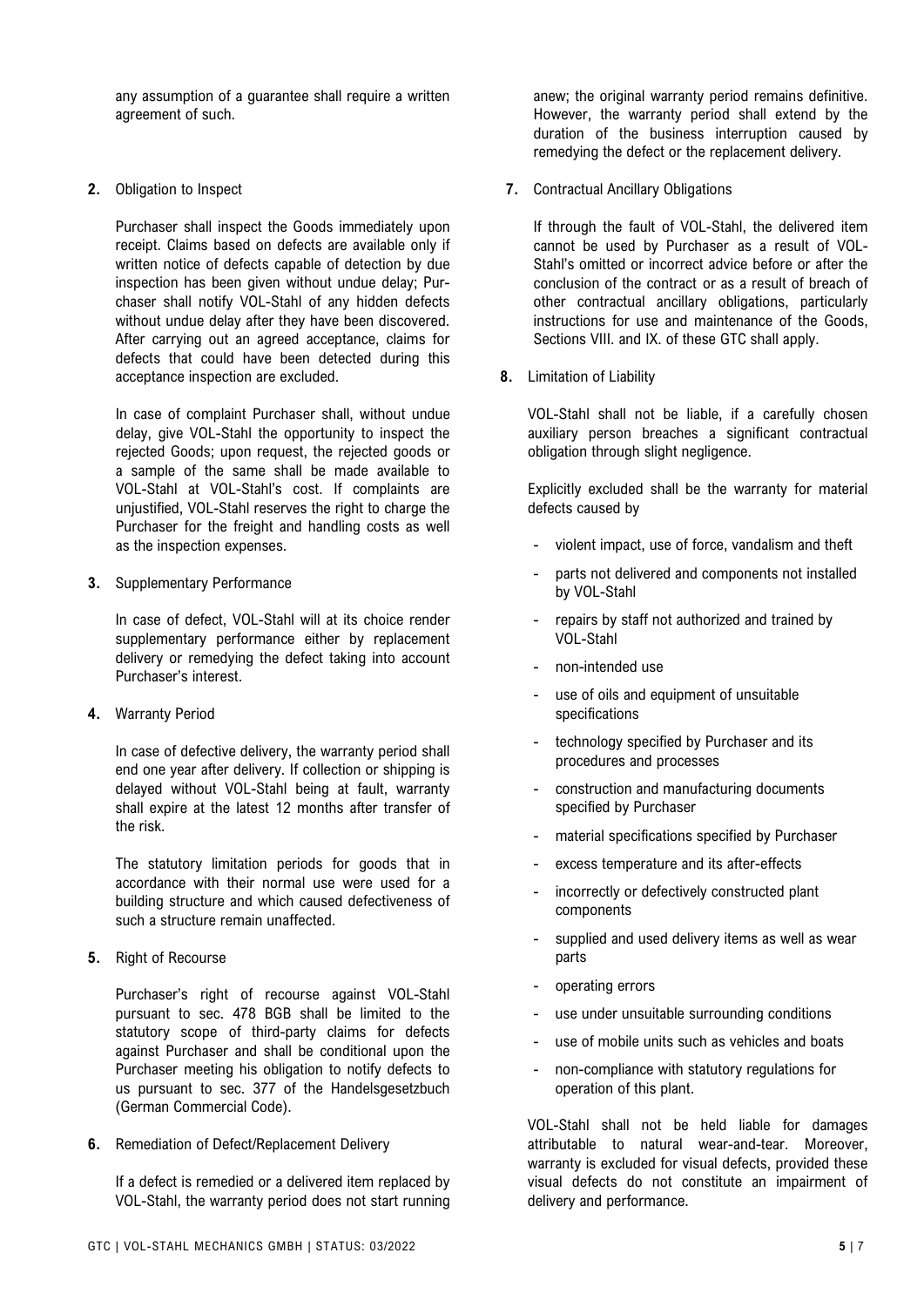Warranty shall expire if the Goods delivered by VOL-Stahl have been tampered with and a clear allocation is not possible.

# **IX.Right of Withdrawal or to Reduction and Miscellaneous Liability**

**1.** Impediments to performance

Purchaser is entitled to withdraw from the contract if it becomes impossible for VOL-Stahl to render complete performance before the transfer of the risk. If Purchaser is clearly only temporarily impeded from rendering performance, Purchaser only has a right to withdraw if VOL-Stahl does not render performance within a reasonable deadline after the impediment to performance ceases.

**2.** Partial Delivery

Purchaser may also withdraw from the whole contract, if in case of an order of delivery items of the same kind, fulfillment of part of the delivery becomes impossible in terms of quantity and Purchaser has a justifiable interest in refusing partial delivery. If this is not the case, Purchaser has the right to reduce the consideration payable accordingly. When determining the reduction in value, Section 441 of the BGB is to be taken into account, whereby Purchaser's interest in its use is decisive for the reduction in value.

If the impossibility occurs during Purchaser's default of acceptance or due to Purchaser being at fault, Purchaser shall remain obliged to render counterperformance.

**3.** Failure of Supplementary Performance

Purchaser also has a right to withdraw from the contract

- if VOL-Stahl allowed a reasonable deadline for supplementary performance of a defect within the meaning of these GTC to elapse fruitlessly. However, the deadline set for supplementary<br>performance shall reasonably take into performance shall reasonably take into account order and delivery deadlines or necessary spare parts for carrying out the repairs, or
- if supplementary performance finally failed, whereby at least two attempts of remedying the defect shall be granted to VOL-Stahl.

In the aforementioned cases, Purchaser may at its choice opt for a reduction of the purchase price instead of withdrawing from the contract.

4. If after supplementary performance Goods are still defective, however the defects are not substantial, which is to be rebuttably presumed, provided the Goods are still suitable for appropriate use, Purchaser's right to withdraw is excluded. In this case Purchaser only has a right to reduction. When determining the reduction in value, sec. 441 para. 3 of the BGB shall apply, whereby Purchaser's interest in its use is decisive for the reduction in value.

- 5. Exclusion of Liability
	- a. Unless otherwise stated in these GTC including the following provisions, VOL-Stahl is liable according to relevant statutory regulations in case of a breach of contractual and non-contractual duties.
	- b. VOL-Stahl shall be liable for damages regardless of the legal grounds – in the event of intent and gross negligence. In case of ordinary negligence, VOL-Stahl shall only be liable
		- (1) for damages arising from loss of life, physical injury or detriment to health,
		- (2) for damages due to a material breach of contract (involving an obligation whose fulfillment is absolutely necessary for the contract to be properly executed and on the fulfillment of which Purchaser regularly relies and may rely); in such a case, however, VOL-Stahl's liability shall be limited to the reimbursement of the foreseeable, typically occurring damages.
	- c. Taking abovementioned limitations into account, any liability of VOL-Stahl shall in principle be limited to the amount of the order value.
	- d. Limitations of liability arising from Sections IX. 5. b. and c. shall not apply if VOL-Stahl has maliciously concealed a defect or assumed a guarantee concerning the condition of the Goods. The same shall apply to Purchaser's claims pursuant to the Product Liability Law.

# **X. Proof of Export**

If a Purchaser, who is based outside the Federal Republic of Germany (customer outside of the territory), or its agent collects Goods and transports or ships these Goods to a place outside of Germany, Purchaser shall provide export evidence required for tax purposes to VOL-Stahl. If this evidence is not provided, Purchaser shall pay VAT given on the invoice applicable for deliveries within the Federal Republic of Germany.

# **XI. Miscellaneous**